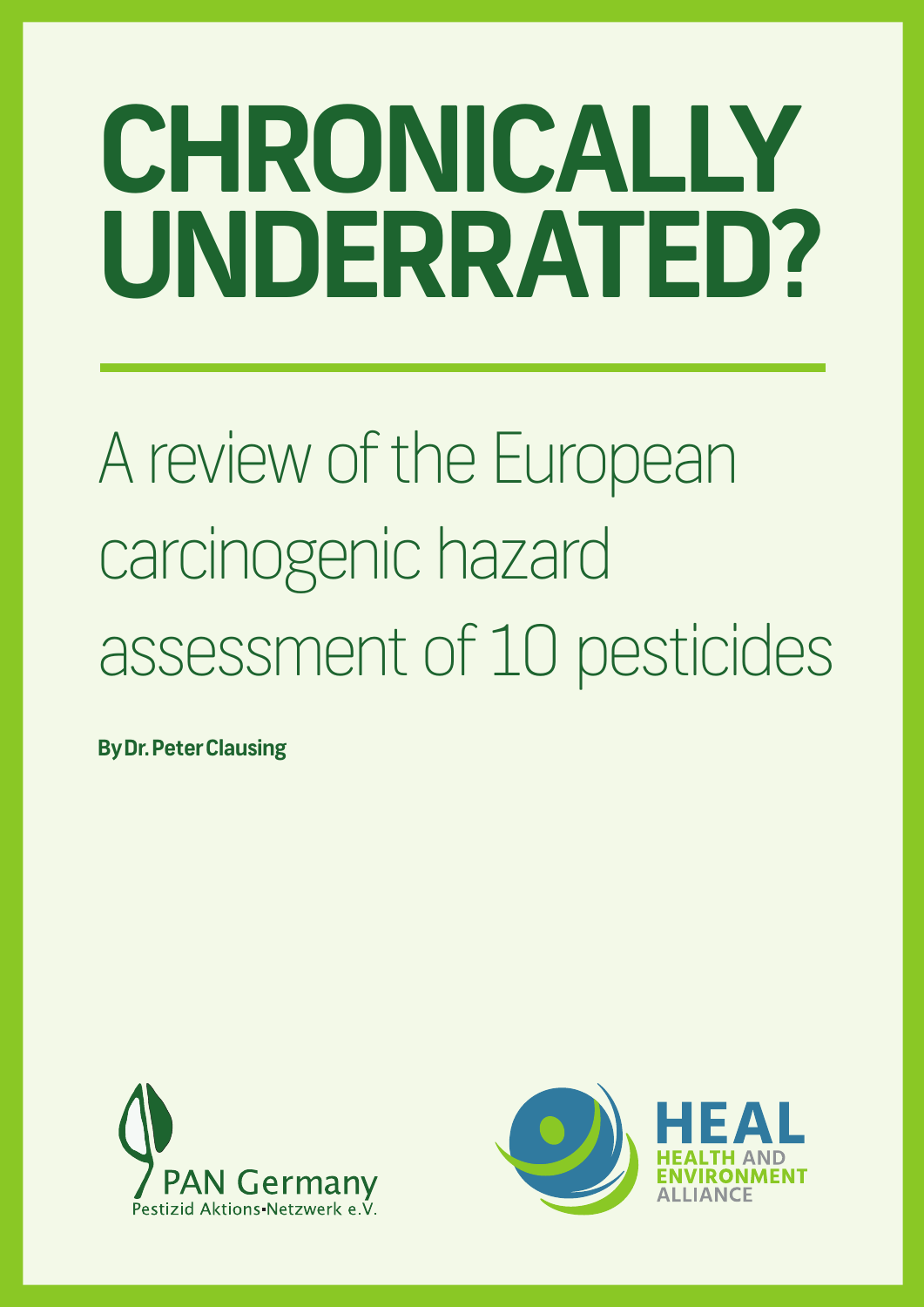### **EXAMPLE INTRODUCTION**

Glyphosate, one of the world's most widely used pesticides that has been linked to multiple negative health effects, was reauthorized for a period of five years on the European market in 2017. This decision was a controversial one, particularly as the official assessment on the carcinogenicity of this pesticide was based on a flawed and distorted use of EU guidelines and guidance documents [1]. These criticisms have also raised more general questions about the way European authorities perform carcinogenicity assessments. In an effort to find answers to these questions, we have performed a review of the carcinogenicity sections of the draft Renewal Assessments Reports (RARs) of ten different pesticides.

This report presents the findings of our review and draws conclusions for future improvements of the risk assessment process of pesticide active substances at the European level.

### **≥ APPROACH**

The review focused on how the sections describing the carcinogenicity studies in rats and mice in the EU assessment documents complied with guidelines from the Organisation for Economic Cooperation and Development (OECD) and the EU's own guidance documents. European regulation on the Classification, Labelling and Packaging (CLP) of substances and mixtures (1272/2008) and the regulation on plant protection products (1107/2009) were taken as points of reference. The guidance document from the European Chemicals Agency (ECHA) on the Application of CLP Criteria (2015, 2017) was also taken into account. The ten selected draft RARs were completed between 2015 and 2018. Nine of the ten substances were already classified as suspected human carcinogens (category 2) and one was classified as non-carcinogenic [2].

### **EXECULTS**

THE OUTCOME OF OUR REVIEW IS SUMMARISED IN THE TABLE BELOW.

#### **AGREEMENT**

For three of the ten pesticides reviewed in the EU renewal assessment reports (RARs), our assessment was in agreement with the classification decided by the European authorities: chlorothalonil and diuron are now proposed as "presumed to have carcinogenic potential for humans" (category 1B) and forchlorfenuron will remain as "suspected human carcinogen" (category 2).

#### **DISAGREEMENT**

For three of the ten substances, our assessment was in disagreement with the classification proposed by the authorities: folpet, pirimicarb and thiacloprid. We concluded that these active ingredients should be classified as category 1B instead of its current classification as category 2.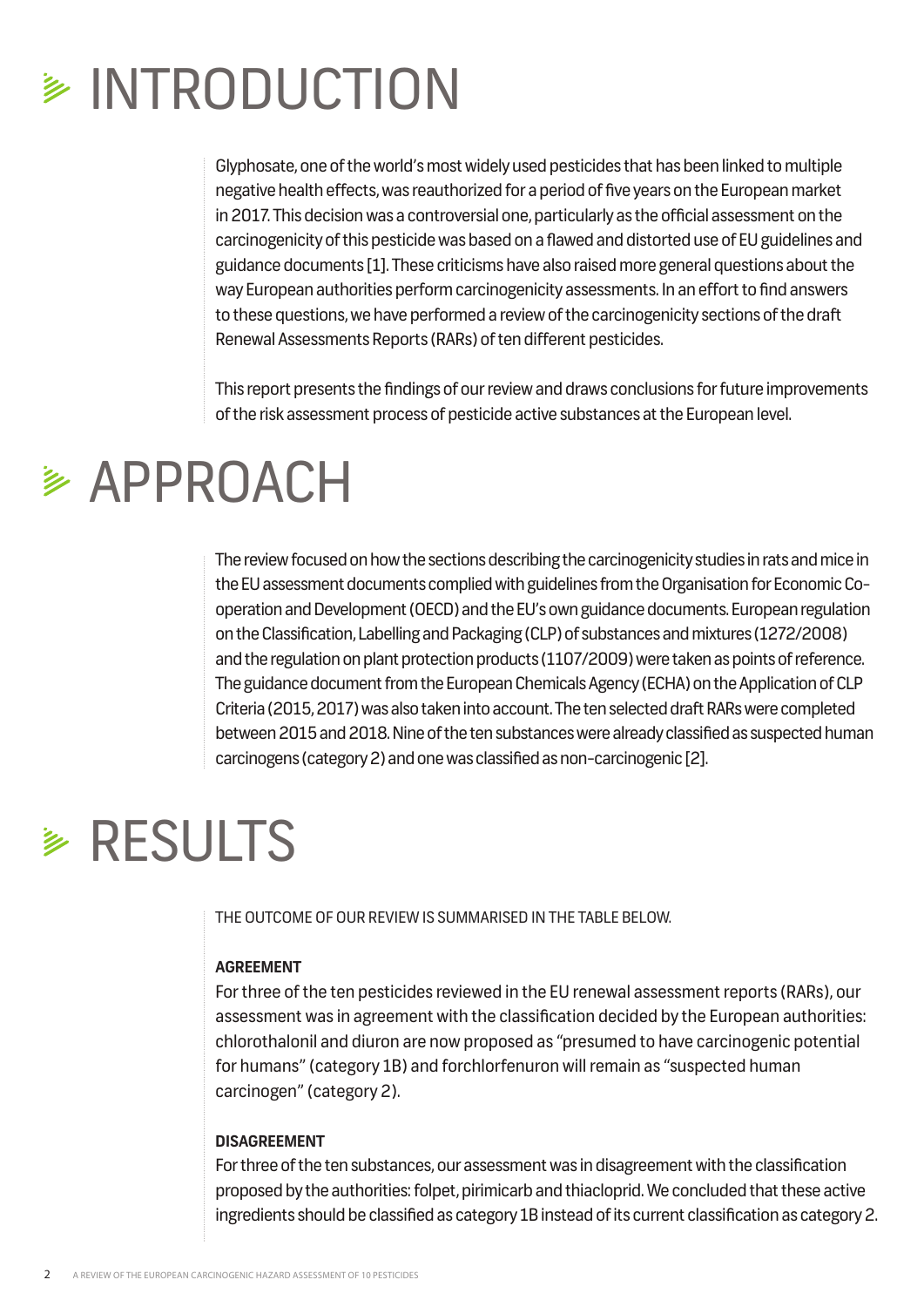For phosmet, where a severe data gap should have been identified, the authorities accepted an insufficient study that lead to the wrong conclusion that phosmet is not carcinogenic.

#### **INSUFFICIENT INFORMATION**

For the last three pesticides reviewed, our review found a severe lack of detail and a widespread deficiency in transparency concerning the description of the carcinogenicity studies in the RARs: captan, chlorpropham, dimoxystrobin. This makes it impossible to come to a conclusion, and demonstrates an urgent need to improve the transparency of authorities' assessment reports.

The most frequent flaw observed through our review was the wrong use of historical control data. Historical control data were used to dismiss study results for dimoxystrobin, folpet, phosmet and pirimicarb.

Summarised below are the conclusions in the Renewal Assessment Reports (RARs) and the results of our review.

| <b>PESTICIDE</b>       | <b>CATEGORY IN RAR*</b> | <b>AGREED</b> | <b>INSUFFICIENT DETAIL</b> | <b>DISAGREED</b>  |
|------------------------|-------------------------|---------------|----------------------------|-------------------|
| Captan                 | $\overline{c}$          |               | X                          |                   |
| <b>Chlorotalonil</b>   | 1B                      | X             |                            |                   |
| Chlorpropham           | $\overline{c}$          |               | X                          |                   |
| <b>Dimoxystrobin</b>   | $\overline{c}$          |               | X                          |                   |
| <b>Diuron</b>          | 1B                      | X             |                            |                   |
| <b>Folpet</b>          | $\overline{c}$          |               |                            | should be 1B      |
| <b>Forchlorfenuron</b> | 2                       | X             |                            |                   |
| <b>Phosmet</b>         | not carcinogenic        |               |                            | severe data gap** |
| <b>Pirimicarb</b>      | $\overline{c}$          |               |                            | should be 1B      |
| <b>Thiacloprid</b>     | $\overline{c}$          |               |                            | should be 1B      |

*\* Category 1B classifies a substance as "presumed to have carcinogenic potential for humans". Category 2 classifies a substance as a "suspected human carcinogen".* 

*\*\* Authorities should withhold marketing approval until data gap has been closed*

### **≽ CONCLUSION**

According to our review, the hazard classification proposed by the EU authorities was too weak (category 2 instead of 1B) or based on a flawed database for at least four of the ten compounds reviewed. This means that substances could be authorized for use although they have carcinogenic potential for humans.

In three separate cases, the available documents had a severe lack of transparency which prevented scientific scrutiny. EU authorities (EFSA and the European Commission) and Member States in charge of these assessments must apply guidelines and guidance documents more thoroughly and provide full transparency in the RARs on their evaluation and decision process as stipulated in the revised General Food Law.